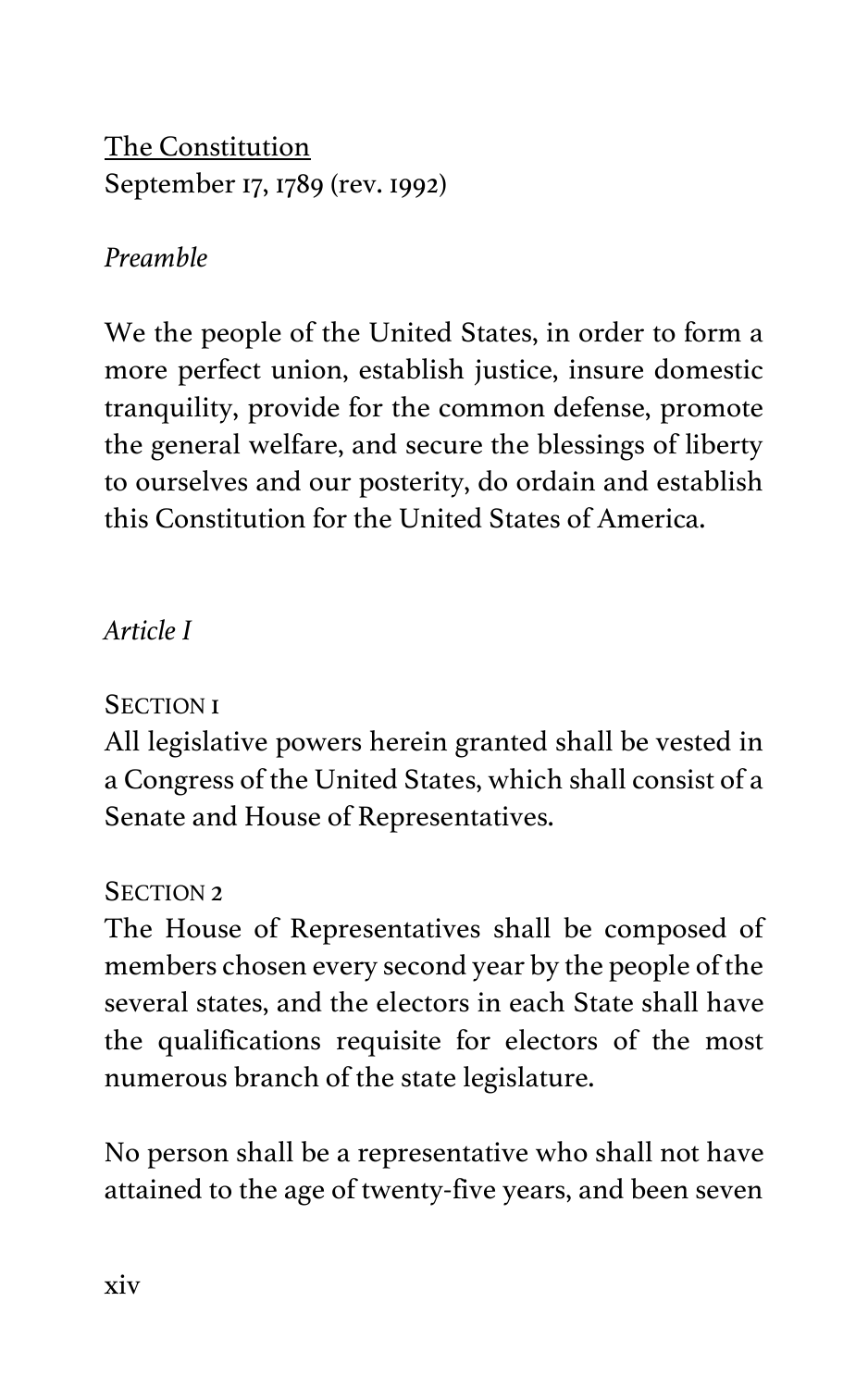years a citizen of the United States, and who shall not, when elected, be an inhabitant of that state in which he or she shall be chosen.

Representatives and direct taxes shall be apportioned among the several states which may be included within this union, according to their respective numbers, which shall be determined by counting all resident citizens. The actual enumeration shall be made within three years after the first meeting of the Congress of the United States, and within every subsequent term of ten years, in such manner as they shall by law direct. The number of representatives shall not exceed one for every thirty thousand, but each state shall have at least one representative.

When vacancies happen in the representation from any state, the executive authority thereof shall issue writs of election to fill such vacancies.

The House of Representatives shall choose their Speaker and other officers; and shall have the sole power of impeachment.

#### SECTION<sub>3</sub>

The Senate of the United States shall be composed of two senators from each state, chosen by the legislature thereof, for six years; and each senator shall have one Vote.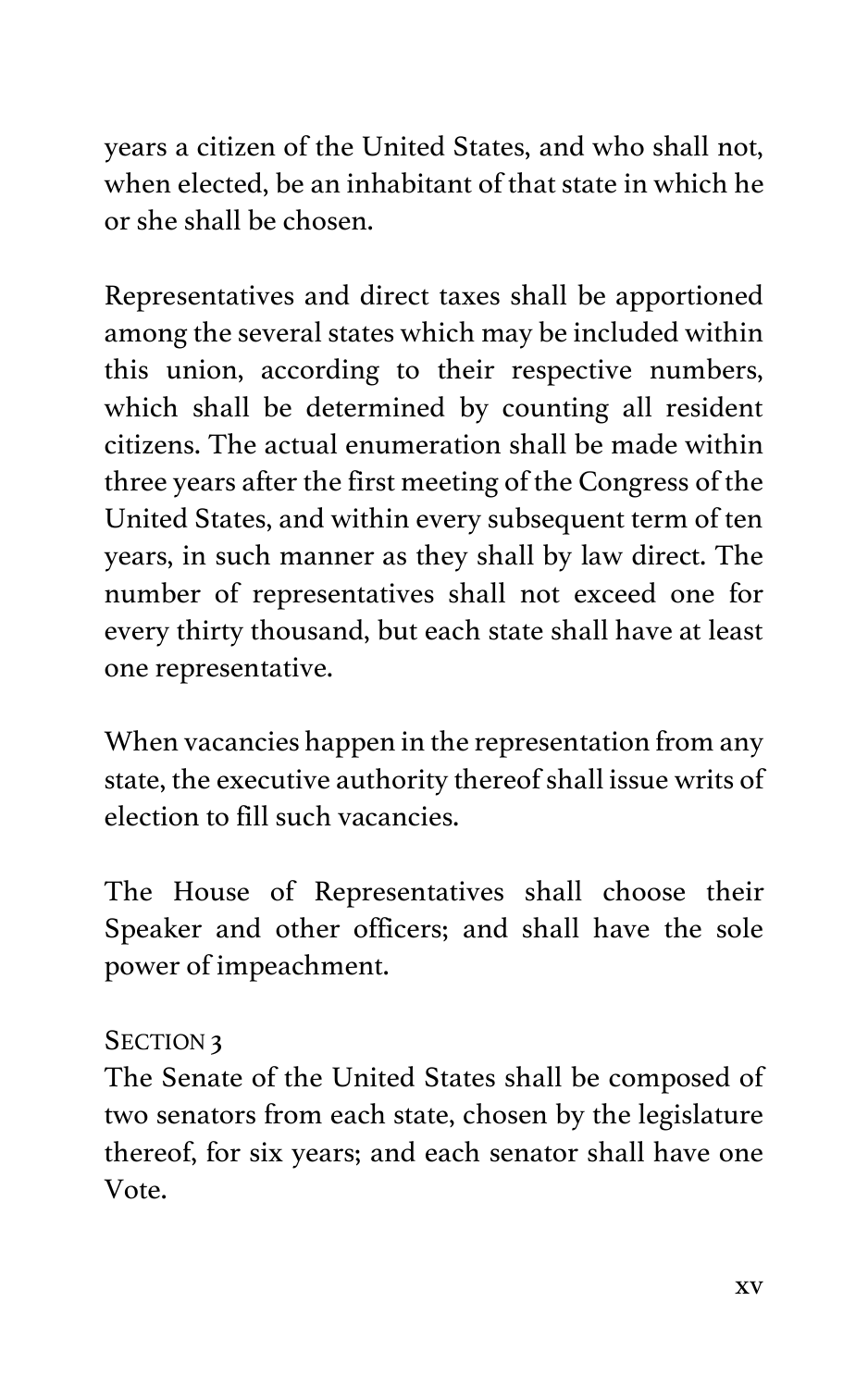Immediately after they shall be assembled in consequence of the first election, they shall be divided as equally as may be into three classes. The seats of the senators of the first class shall be vacated at the expiration of the second year, of the second class at the expiration of the fourth year, and of the third class at the expiration of the sixth year, so that one third may be chosen every second year; and if vacancies happen by resignation, or otherwise, during the recess of the legislature of any state, the executive thereof may make temporary appointments until the next meeting of the legislature, which shall then fill such vacancies.

No person shall be a senator who shall not have attained to the age of thirty years, and been nine years a citizen of the United States, and who shall not, when elected, be an inhabitant of that state for which he or she shall be chosen.

The Vice President of the United States shall be President of the Senate, but shall have no vote, unless they be equally divided.

The Senate shall choose their other officers, and also a president pro tempore, in the absence of the Vice President, or when that person shall exercise the office of President of the United States.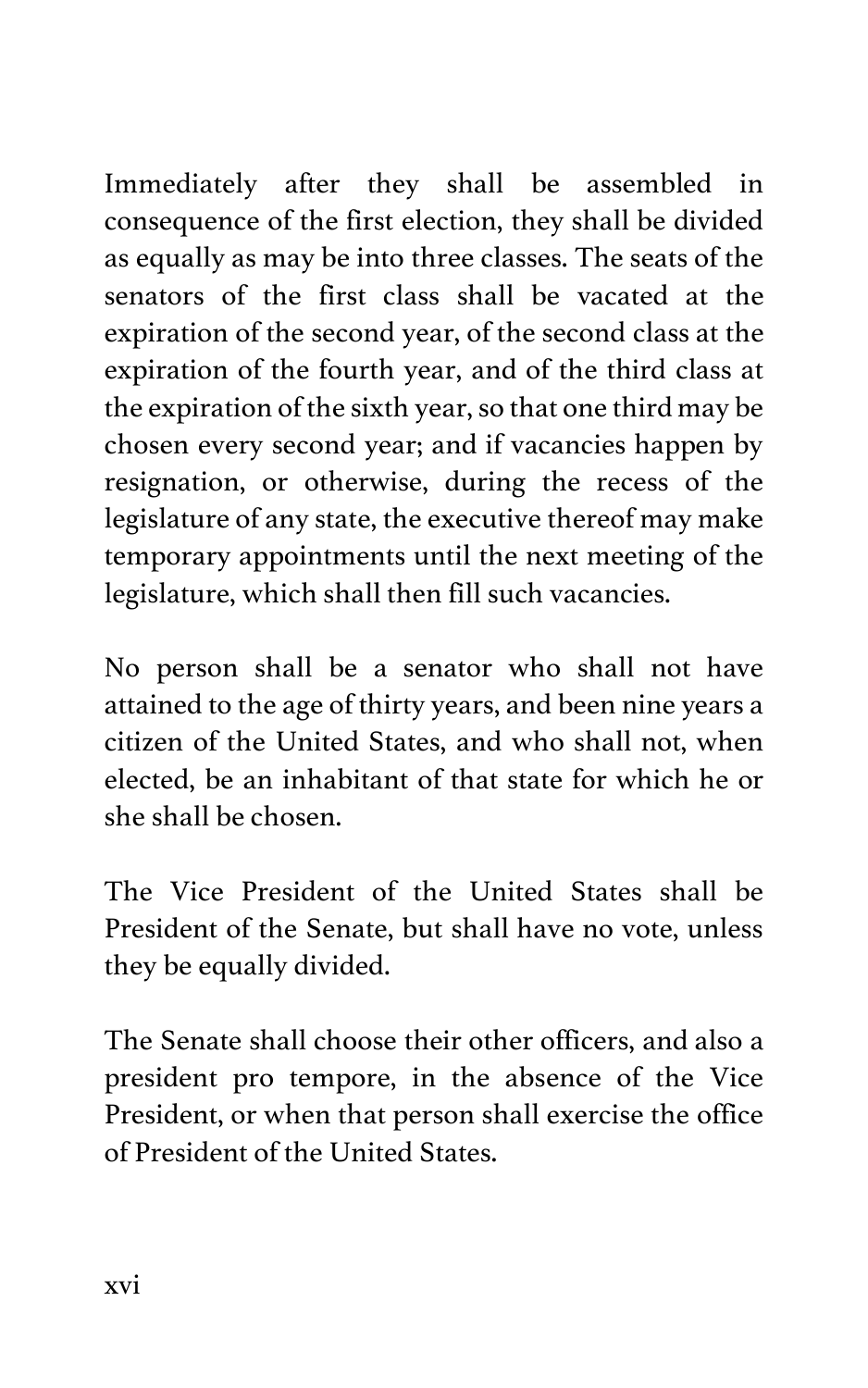The Senate shall have the sole power to try all impeachments. When sitting for that purpose, they shall be on oath or affirmation. When the President of the United States is tried, the Chief Justice shall preside: and no person shall be convicted without the concurrence of two-thirds of the members present.

Judgment in cases of impeachment shall not extend further than to removal from office, and disqualification to hold and enjoy any office of honor, trust or profit under the United States: but the party convicted shall nevertheless be liable and subject to indictment, trial, judgment and punishment, according to law.

#### SECTION<sub>1</sub>

The times, places and manner of holding elections for senators and representatives, shall be prescribed in each state by the legislature thereof; but the Congress may at any time by law make or alter such regulations, except as to the places of choosing senators.

The Congress shall assemble at least once in every year, and such meeting shall be on the first Monday in December, unless they shall by law appoint a different day.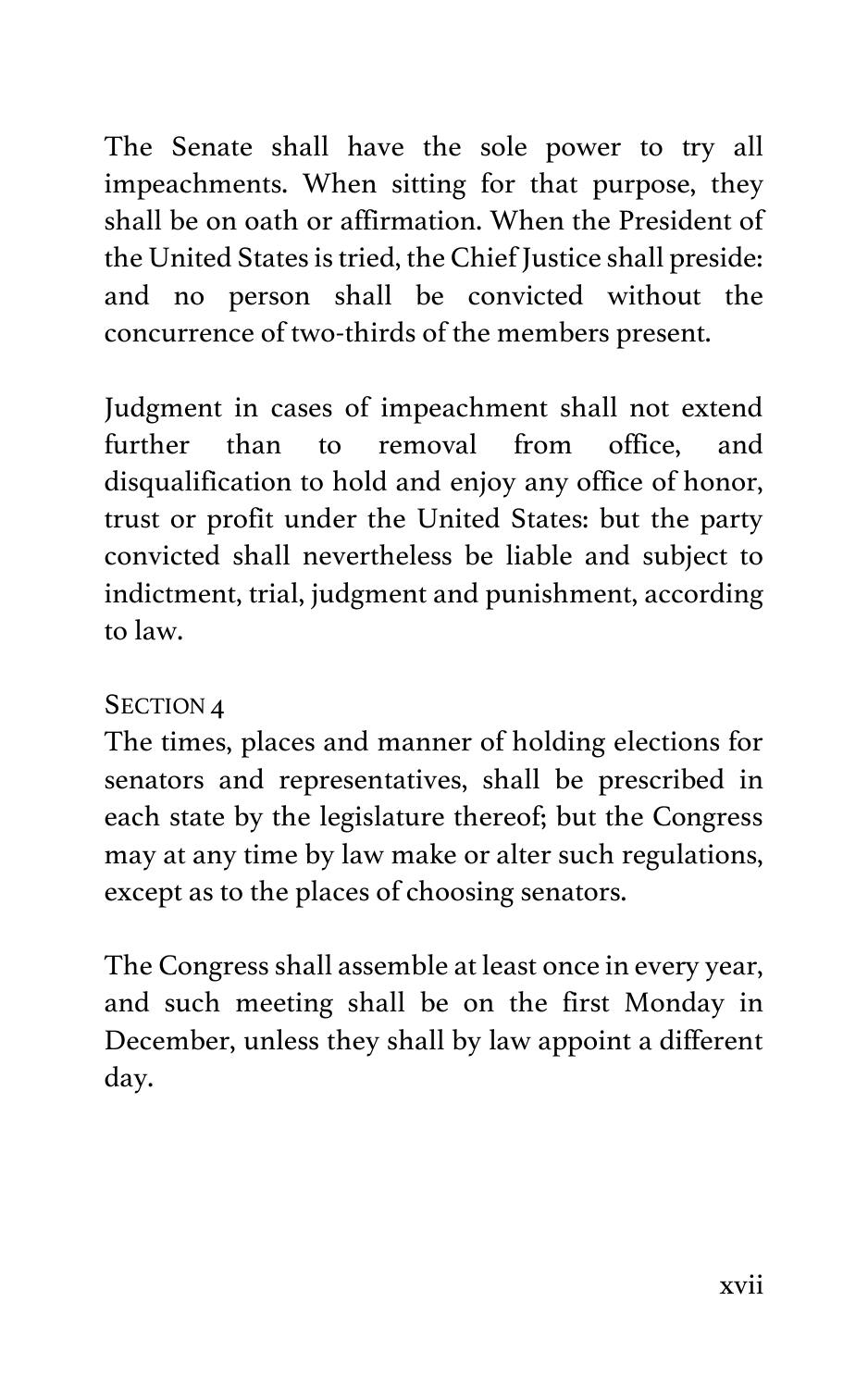# SECTION<sub>5</sub>

Each house shall be the judge of the elections, returns and qualifications of its own members, and a majority of each shall constitute a quorum to do business; but a smaller number may adjourn from day to day, and may be authorized to compel the attendance of absent members, in such manner, and under such penalties as each house may provide.

Each house may determine the rules of its proceedings, punish its members for disorderly behavior, and, with the concurrence of two-thirds, expel a member.

Each house shall keep a journal of its proceedings, and from time to time publish the same, excepting such parts as may in their judgment require secrecy; and the yeas and nays of the members of either House on any question shall, at the desire of one fifth of those present, be entered on the journal.

Neither house, during the session of Congress, shall, without the consent of the other, adjourn for more than three days, nor to any other place than that in which the two houses shall be sitting.

# SECTION<sub>6</sub>

The Senators and Representatives shall receive a compensation for their services, to be ascertained by law, and paid out of the Treasury of the United States.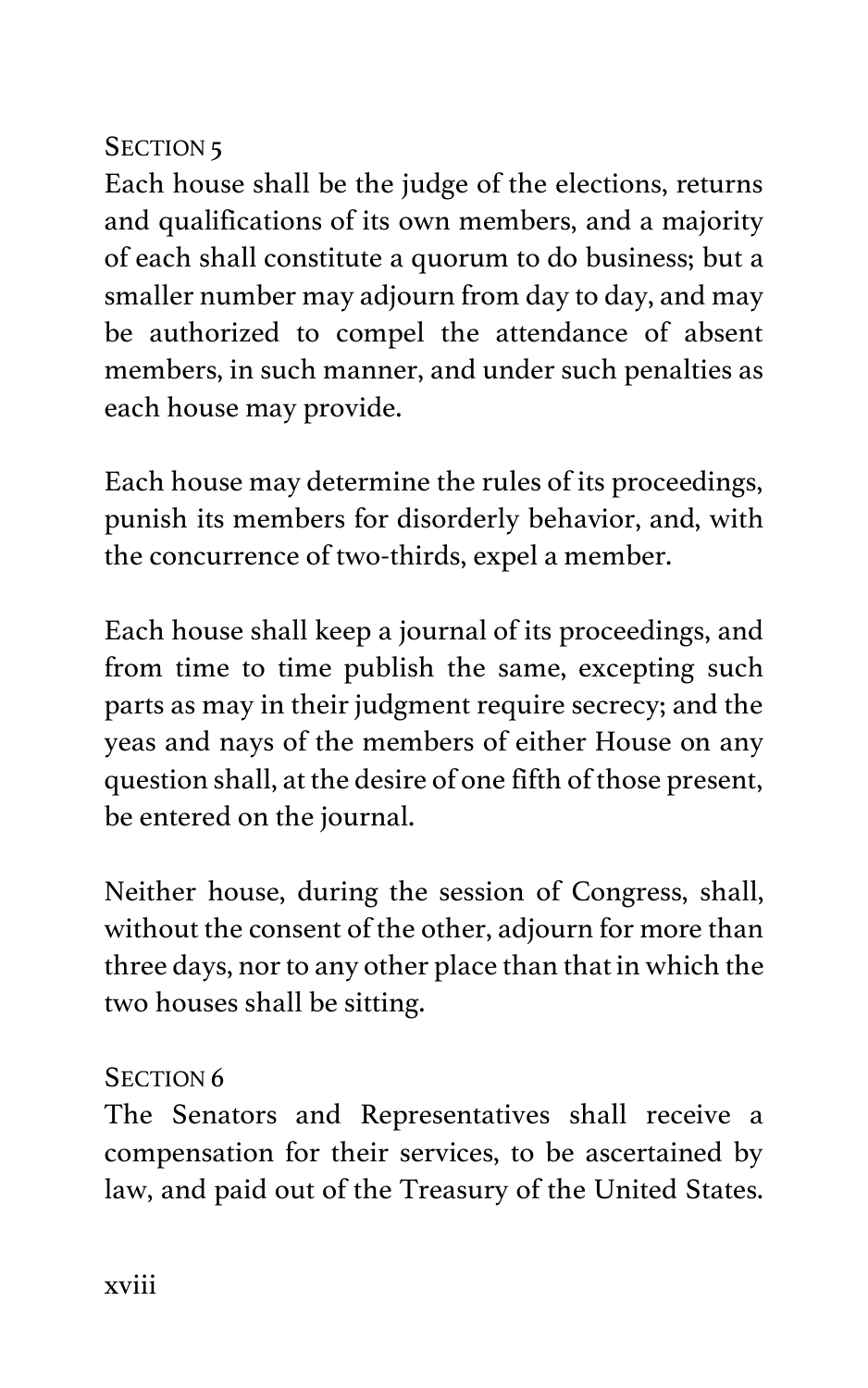They shall in all cases, except treason, felony and breach of the peace, be privileged from arrest during their attendance at the session of their respective houses, and in going to and returning from the same; and for any speech or debate in either house, they shall not be questioned in any other place.

No senator or representative shall, during the time for which he or she was elected, be appointed to any civil office under the authority of the United States, which shall have been created, or the emoluments whereof shall have been increased during such time; and no person holding any office under the United States, shall be a member of either house during his or her continuance in office.

# SECTION 7

All bills for raising revenue shall originate in the House of Representatives; but the Senate may propose or concur with amendments as on other bills.

Every bill which shall have passed the House of Representatives and the Senate, shall, before it become a law, be presented to the President of the United States: When the president approves, they shall sign it, but if not they shall return it, with their objections to that house in which it shall have originated, who shall enter the objections at large on their journal, and proceed to reconsider it. If after such reconsideration two-thirds of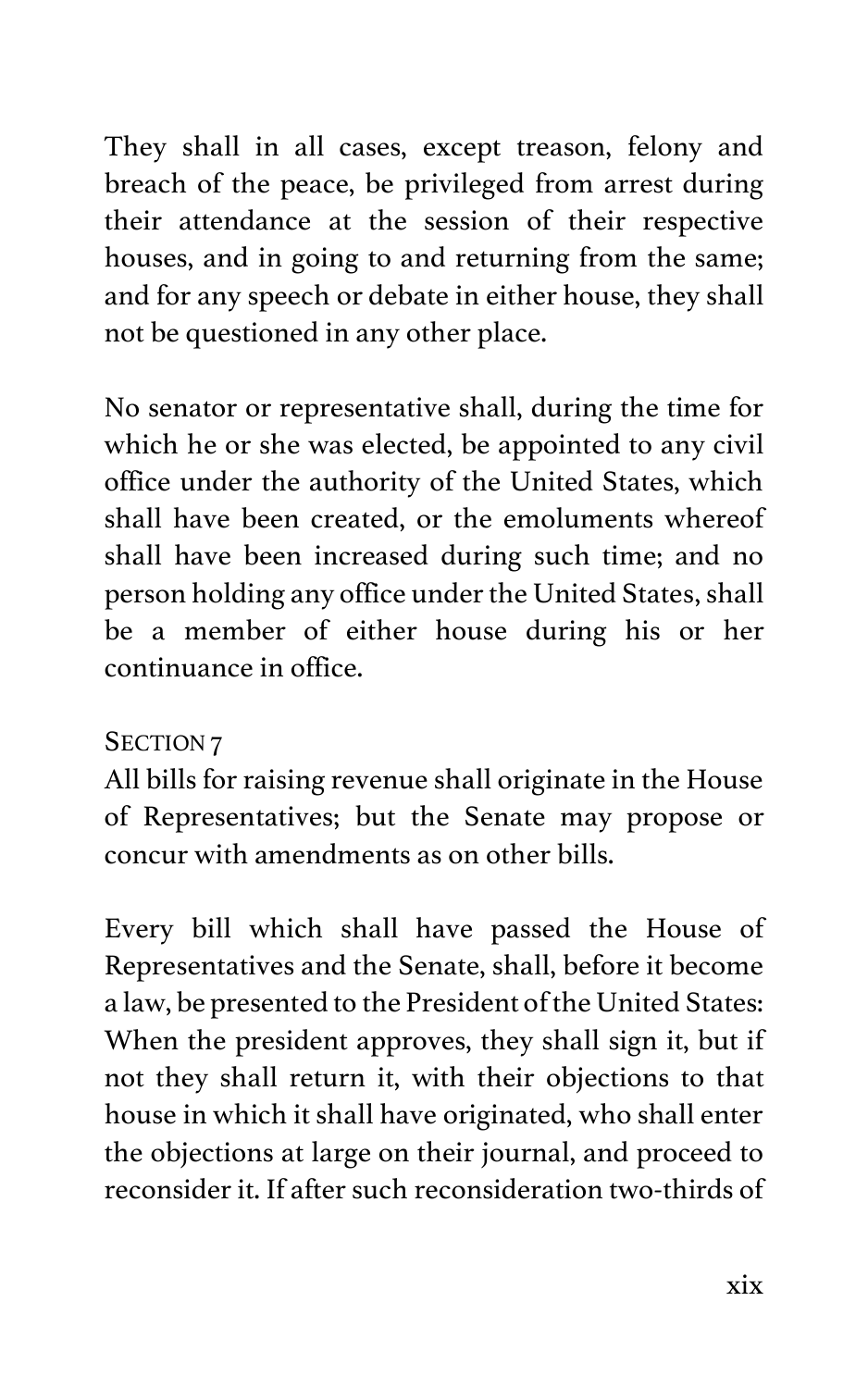that house shall agree to pass the bill, it shall be sent, together with the objections, to the other house, by which it shall likewise be reconsidered, and if approved by two thirds of that house, it shall become a law. But in all such cases the votes of both houses shall be determined by yeas and nays, and the names of the persons voting for and against the bill shall be entered on the journal of each house respectively. If any bill shall not be returned by a President within ten days (Sundays excepted) after it shall have been presented to them, the same shall be a law, in like manner as if they had signed it, unless the Congress by their adjournment prevent its return, in which case it shall not be a law.

Every order, resolution, or vote to which the concurrence of the Senate and House of Representatives may be necessary (except on a question of adjournment) shall be presented to the President of the United States; and before the same shall take effect, shall be approved by him or her, or being disapproved, shall be repassed by two-thirds of the Senate and House of Representatives, according to the rules and limitations prescribed in the case of a bill.

#### SECTION 8

The Congress shall have power to lay and collect taxes, duties, imposts and excises, to pay the debts and provide for the common defense and general welfare of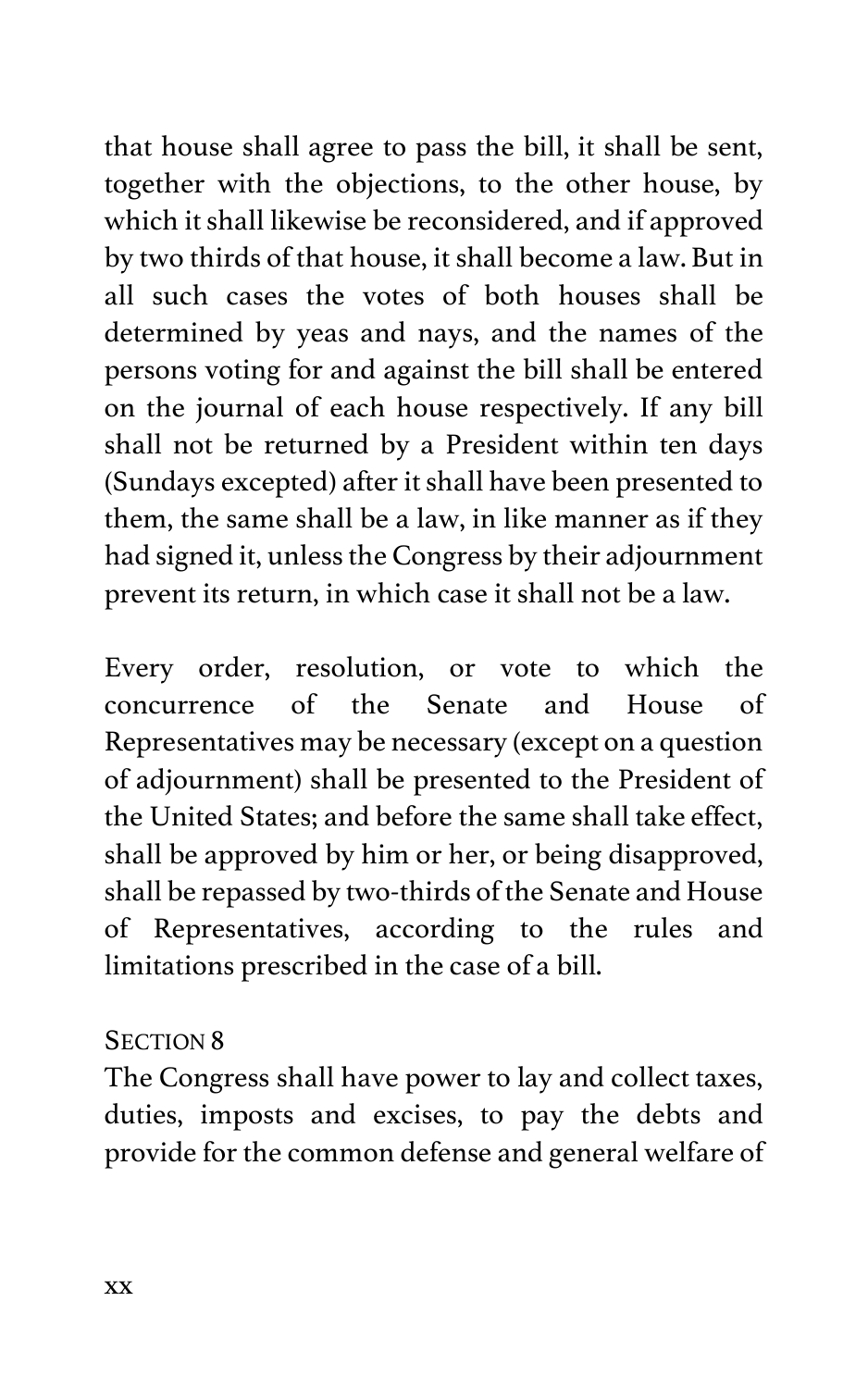the United States; but all duties, imposts and excises shall be uniform throughout the United States;

To borrow money on the credit of the United States;

To regulate commerce with foreign nations, and among the several states, and with Native American tribes;

To establish a uniform rule of naturalization, and uniform laws on the subject of bankruptcies throughout the United States;

To coin money, regulate the value thereof, and of foreign coin, and fix the standard of weights and measures;

To provide for the punishment of counterfeiting the securities and current coin of the United States:

To establish post offices and post roads;

To promote the progress of science and useful arts, by securing for limited times to authors and inventors the exclusive right to their respective writings and discoveries;

To constitute tribunals inferior to the Supreme Court;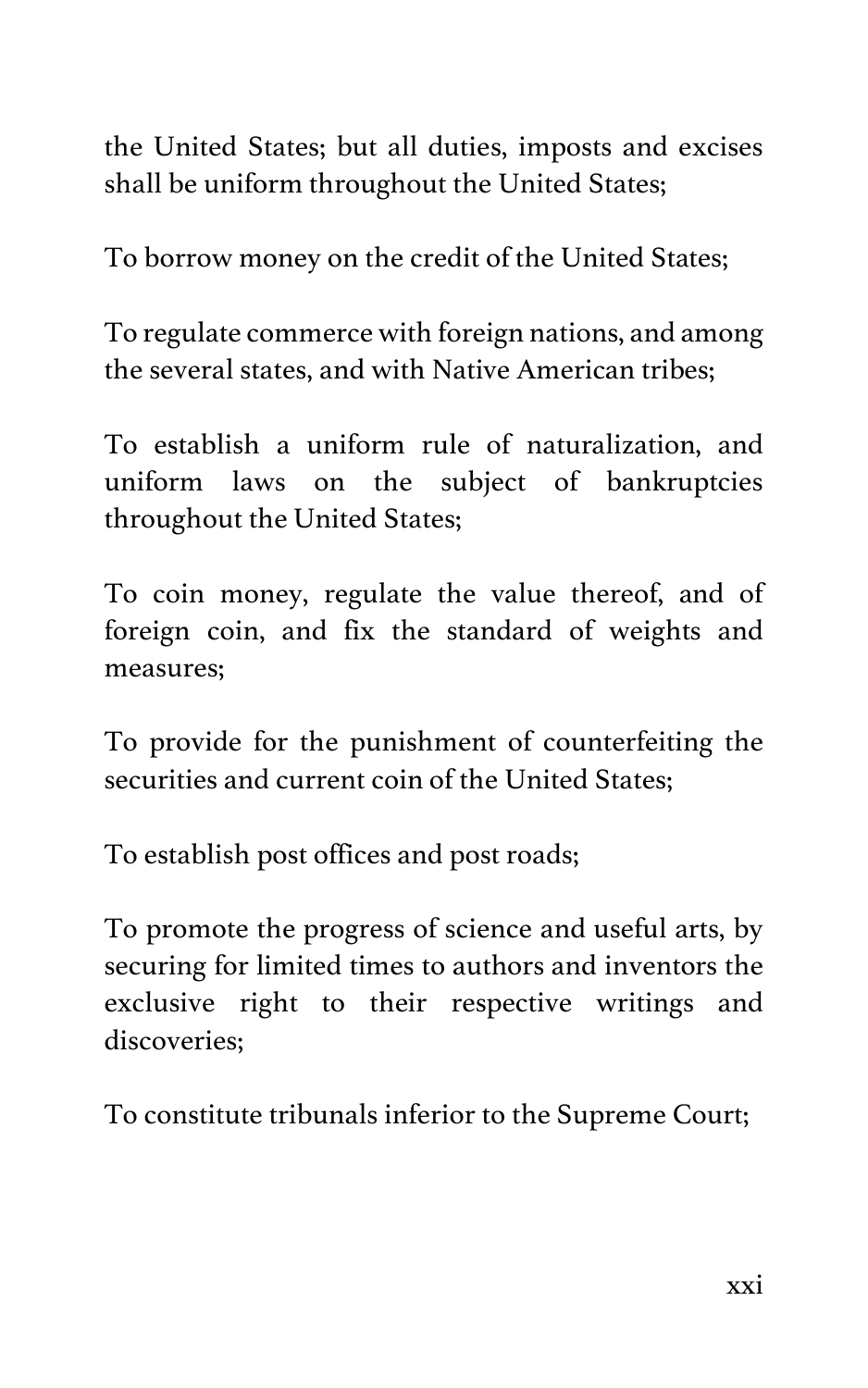To define and punish piracies and felonies committed on the high seas, and offences against the law of nations;

To declare war, grant letters of marque and reprisal, and make rules concerning captures on land and water;

To raise and support armies, but no appropriation of money to that use shall be for a longer term than two years;

To provide and maintain a navy;

To make rules for the government and regulation of the land and naval forces;

To provide for calling forth the militia to execute the laws of the union, suppress insurrections and repel invasions;

To provide for organizing, arming, and disciplining, the militia, and for governing such part of them as may be employed in the service of the United States, reserving to the states respectively, the appointment of the officers, and the authority of training the militia according to the discipline prescribed by Congress;

To exercise exclusive legislation in all cases whatsoever, over such district (not exceeding ten miles square) as may, by cession of particular states, and the acceptance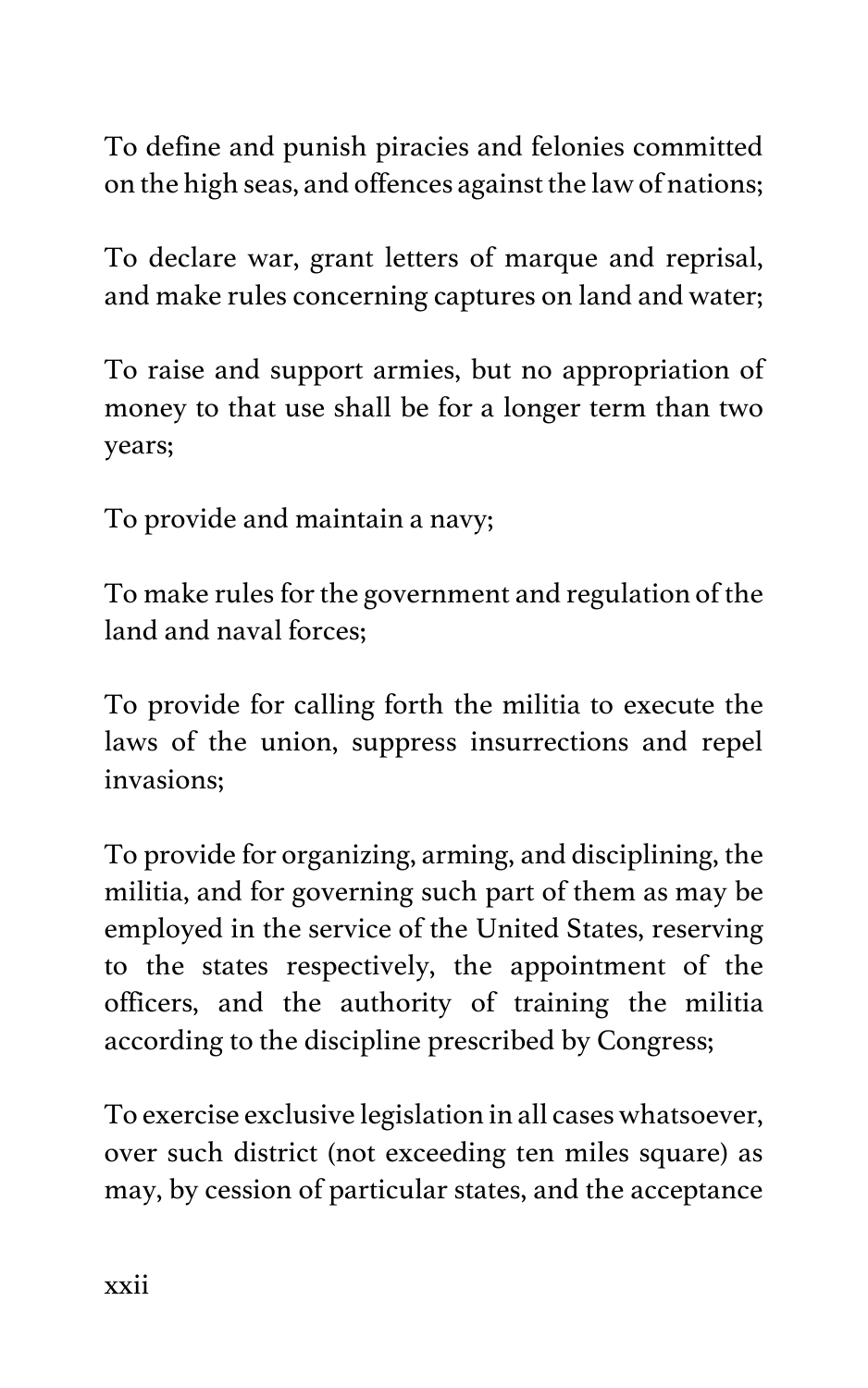of Congress, become the seat of the government of the United States, and to exercise like authority over all places purchased by the consent of the legislature of the state in which the same shall be, for the erection of forts, magazines, arsenals, dockyards, and other needful buildings; and

To make all laws which shall be necessary and proper for carrying into execution the foregoing powers, and all other powers vested by this Constitution in the government of the United States, or in any department or officer thereof.

# SECTION 9

The privilege of the writ of habeas corpus shall not be suspended, unless when in cases of rebellion or invasion the public safety may require it.

No bill of attainder or ex post facto law shall be passed.

No capitation, or other direct, tax shall be laid, unless in proportion to the census or enumeration herein before directed to be taken.

No tax or duty shall be laid on articles exported from any state.

No preference shall be given by any regulation of commerce or revenue to the ports of one state over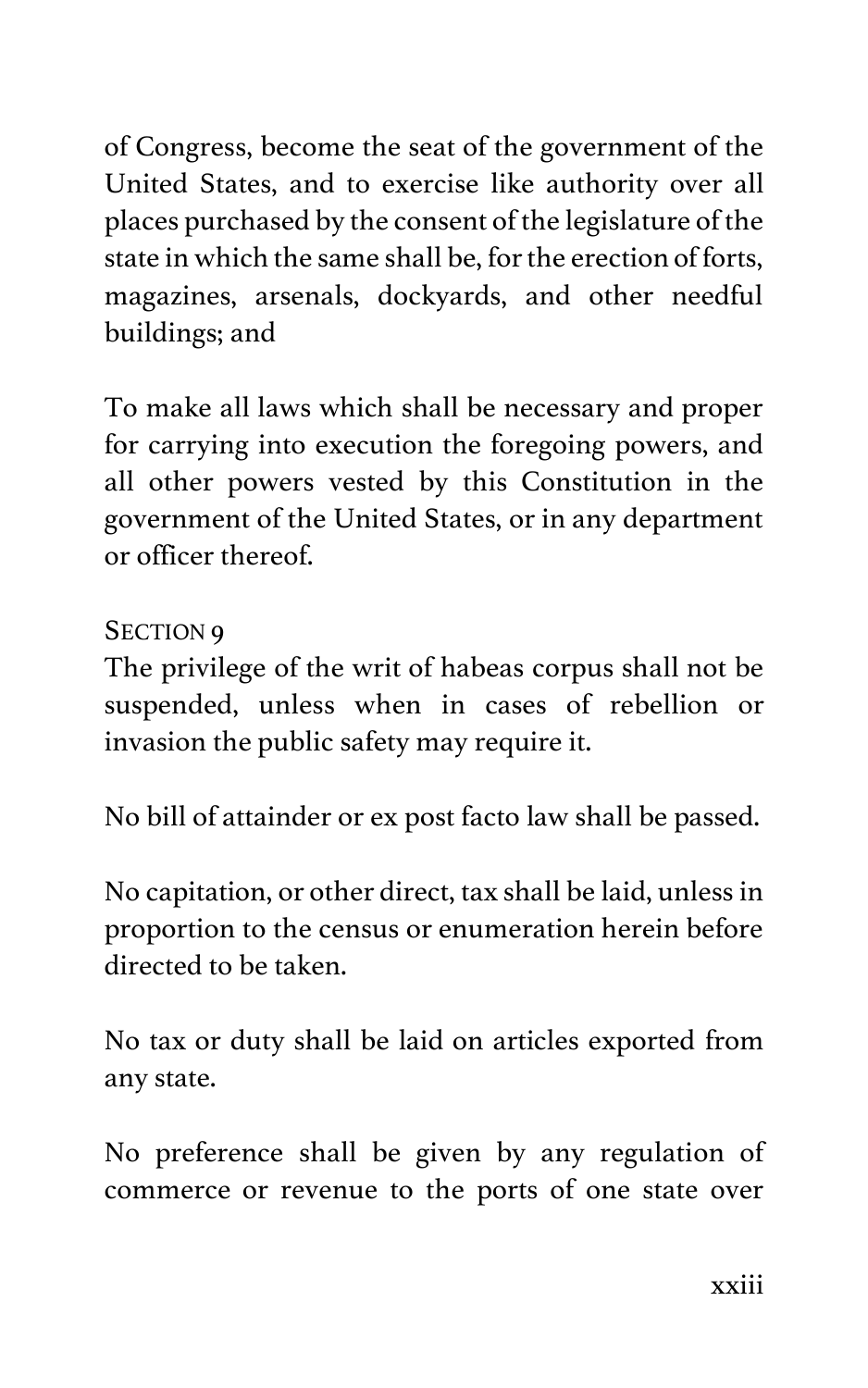those of another; nor shall vessels bound to, or from, one state, be obliged to enter, clear, or pay duties in another.

No money shall be drawn from the treasury, but in consequence of appropriations made by law; and a regular statement and account of the receipts and expenditures of all public money shall be published from time to time.

No title of nobility shall be granted by the United States: And no person holding any office of profit or trust under them, shall, without the consent of the Congress, accept of any present, emolument, office, or title, of any kind whatever, from any king, queen, dignitary, or foreign state.

#### SECTION **10**

No state shall enter into any treaty, alliance, or confederation; grant letters of marque and reprisal; coin money; emit bills of credit; make anything but gold and silver coin a tender in payment of debts; pass any bill of attainder, ex post facto law, or law impairing the obligation of contracts, or grant any title of nobility.

No state shall, without the consent of the Congress, lay any imposts or duties on imports or exports, except what may be absolutely necessary for executing its inspection laws: and the net produce of all duties and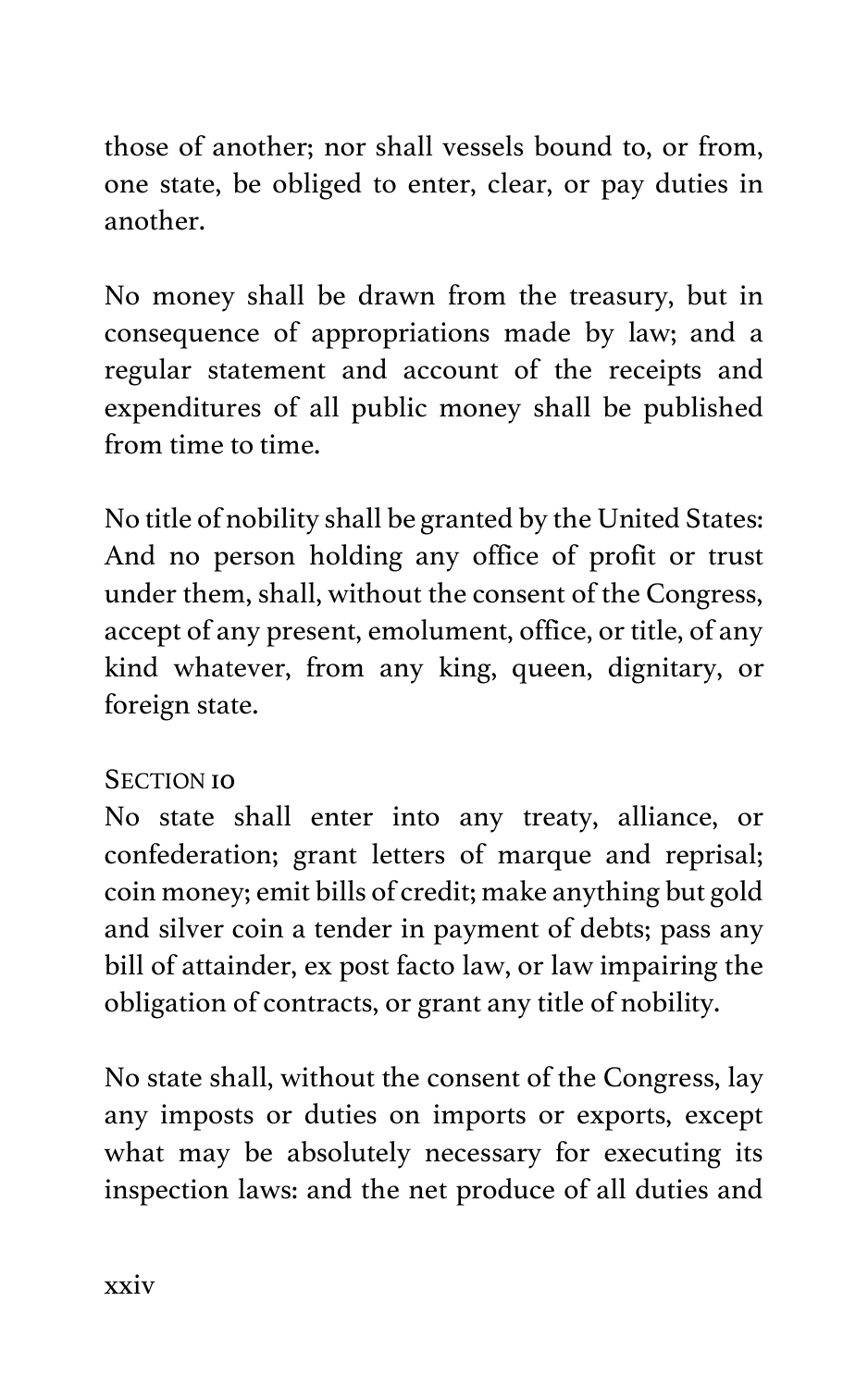imposts, laid by any state on imports or exports, shall be for the use of the Treasury of the United States; and all such laws shall be subject to the revision and control of the Congress.

No state shall, without the consent of Congress, lay any duty of tonnage, keep troops, or ships of war in time of peace, enter into any agreement or compact with another state, or with a foreign power, or engage in war, unless actually invaded, or in such imminent danger as will not admit of delay.

# *Article II*

#### SECTION 1

The executive power shall be vested in a President of the United States of America. This person shall hold office during the term of four years, and, together with the Vice President, chosen for the same term, be elected, as follows:

Each state shall appoint, in such manner as the legislature thereof may direct, a number of electors, equal to the whole number of senators and representatives to which the state may be entitled in the Congress: but no senator or representative, or person holding an office of trust or profit under the United States, shall be appointed an elector.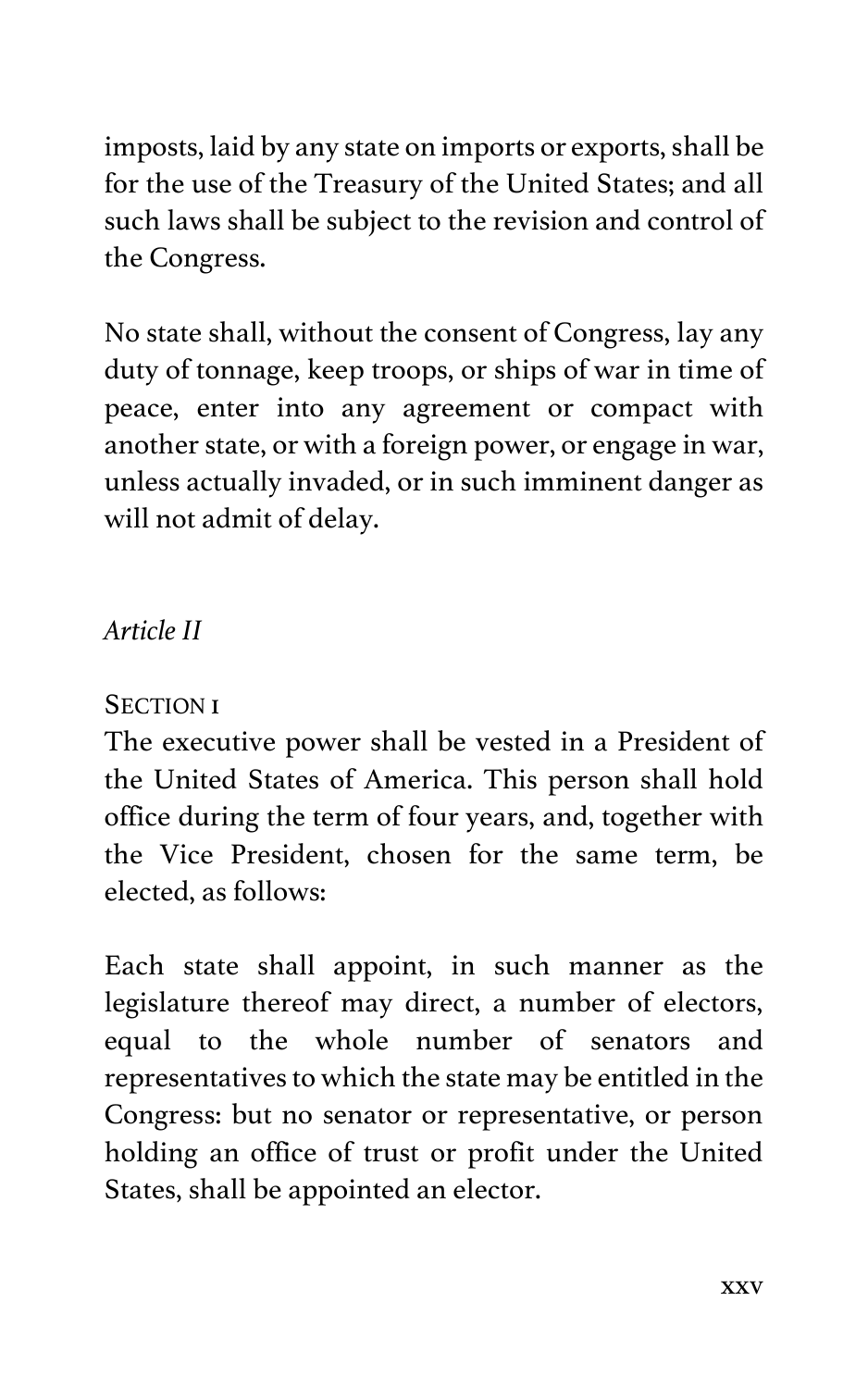The electors shall meet in their respective states, and vote by ballot for two persons, of whom one at least shall not be an inhabitant of the same state with themselves. And they shall make a list of all the persons voted for, and of the number of votes for each; which list they shall sign and certify, and transmit sealed to the seat of the government of the United States, directed to the President of the Senate. The President of the Senate shall, in the presence of the Senate and House of Representatives, open all the certificates, and the votes shall then be counted. The person having the greatest number of votes shall be the President, if such number be a majority of the whole number of electors appointed; and if there be more than one who have such majority, and have an equal number of votes, then the House of Representatives shall immediately choose by ballot one of them for President; and if no person have a majority, then from the five highest on the list the said House shall in like manner choose the President. But in choosing the President, the votes shall be taken by states, the representatives from each state having one vote; a quorum for this purpose shall consist of a member or members from two-thirds of the states, and a majority of all the states shall be necessary to a choice. In every case, after the choice of the President, the person having the greatest number of votes of the electors shall be the Vice President. But if there should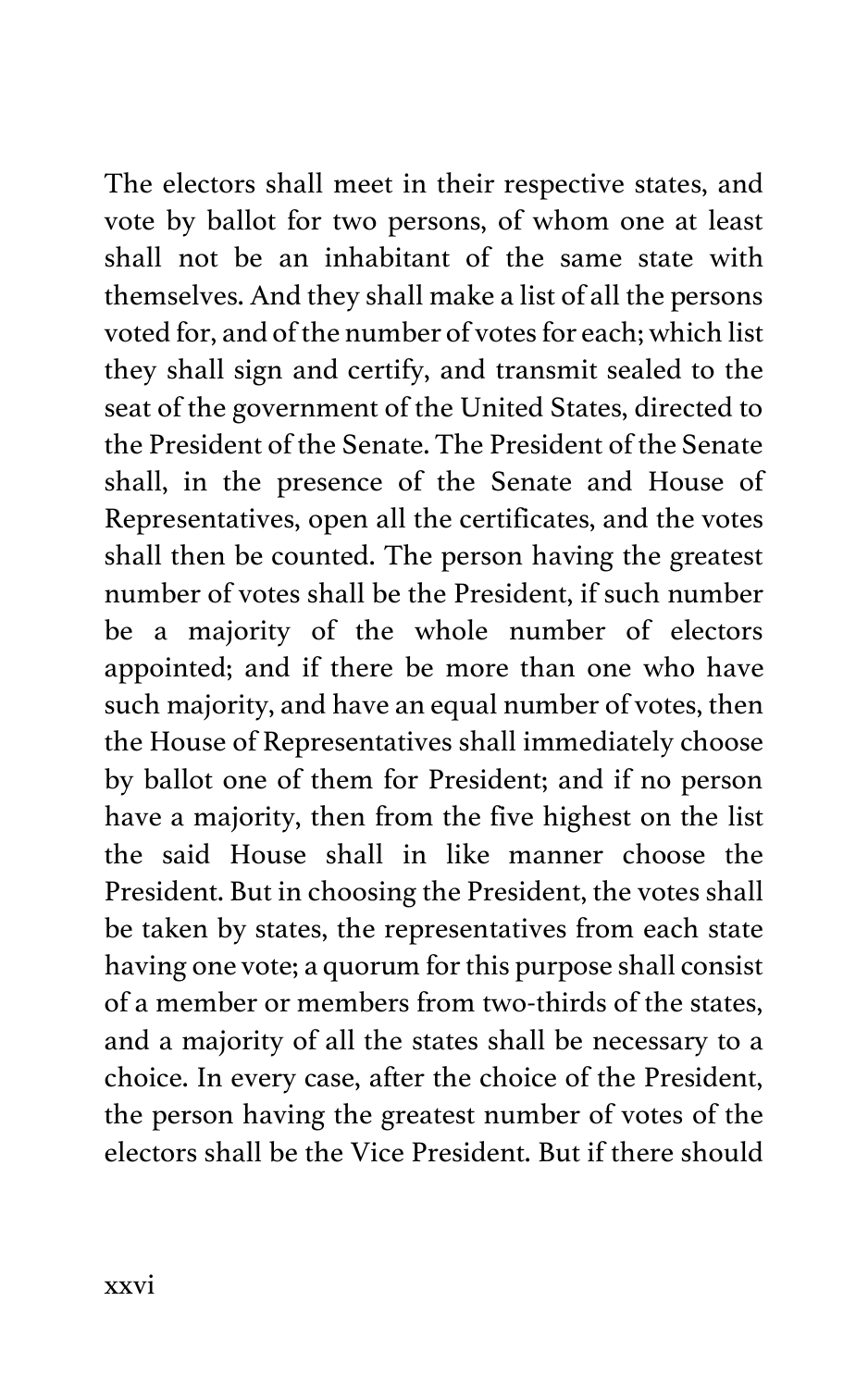remain two or more who have equal votes, the Senate shall choose from them by ballot the Vice President.

The Congress may determine the time of choosing the electors, and the day on which they shall give their votes; which day shall be the same throughout the United States.

No person except a natural born citizen, or a citizen of the United States, at the time of the adoption of this Constitution, shall be eligible to the office of President; neither shall any person be eligible to that office who shall not have attained to the age of thirty-five years, and been fourteen years a resident within the United States.

In case of the removal of the President from office, or of this person's death, resignation, or inability to discharge the powers and duties of the said office, the same shall devolve on the Vice President, and the Congress may by law provide for the case of removal, death, resignation or inability, both of the President and Vice President, declaring what officer shall then act as President, and such officer shall act accordingly, until the disability be removed, or a President shall be elected.

Presidents shall, at stated times, receive for their services, a compensation, which shall neither be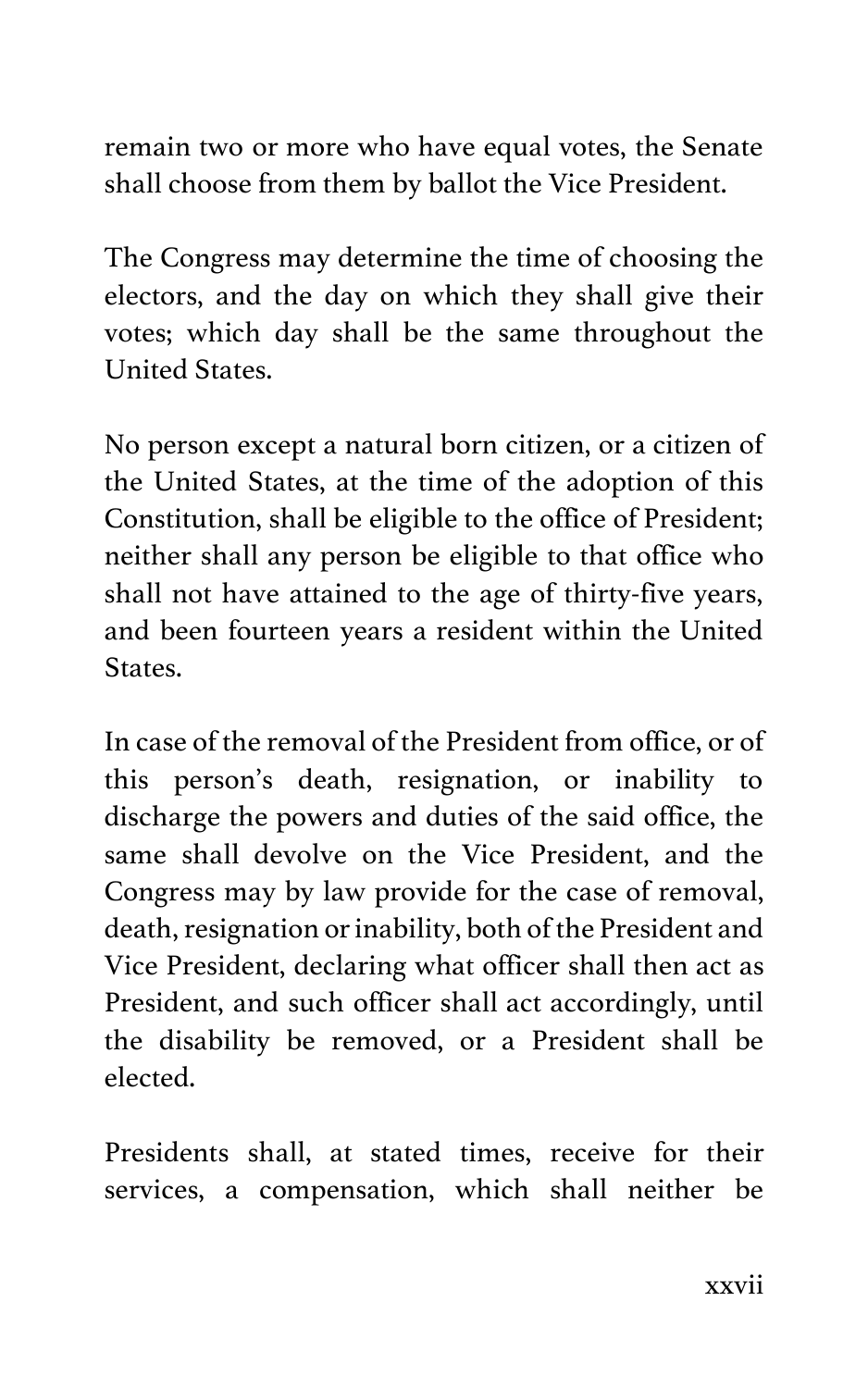increased nor diminished during the period for which they shall have been elected, and they shall not receive within that period any other emolument from the United States, or any of them.

Before they enter on the execution of the office, they shall take the following oath or affirmation: "I do solemnly swear (or affirm) that I will faithfully execute the office of President of the United States, and will to the best of my ability, preserve, protect and defend the Constitution of the United States."

### SECTION<sub>2</sub>

Presidents shall be commander-in-chief of the army and navy of the United States, and of the militia of the several states, when called into the actual service of the United States; they may require the opinion, in writing, of the principal officer in each of the executive departments, upon any subject relating to the duties of their respective offices, and they shall have power to grant reprieves and pardons for offences against the United States, except in cases of impeachment.

They shall have power, by and with the advice and consent of the Senate, to make treaties, provided twothirds of the senators present concur; and they shall nominate, and by and with the advice and consent of the Senate, shall appoint ambassadors, other public ministers and consuls, judges of the Supreme Court,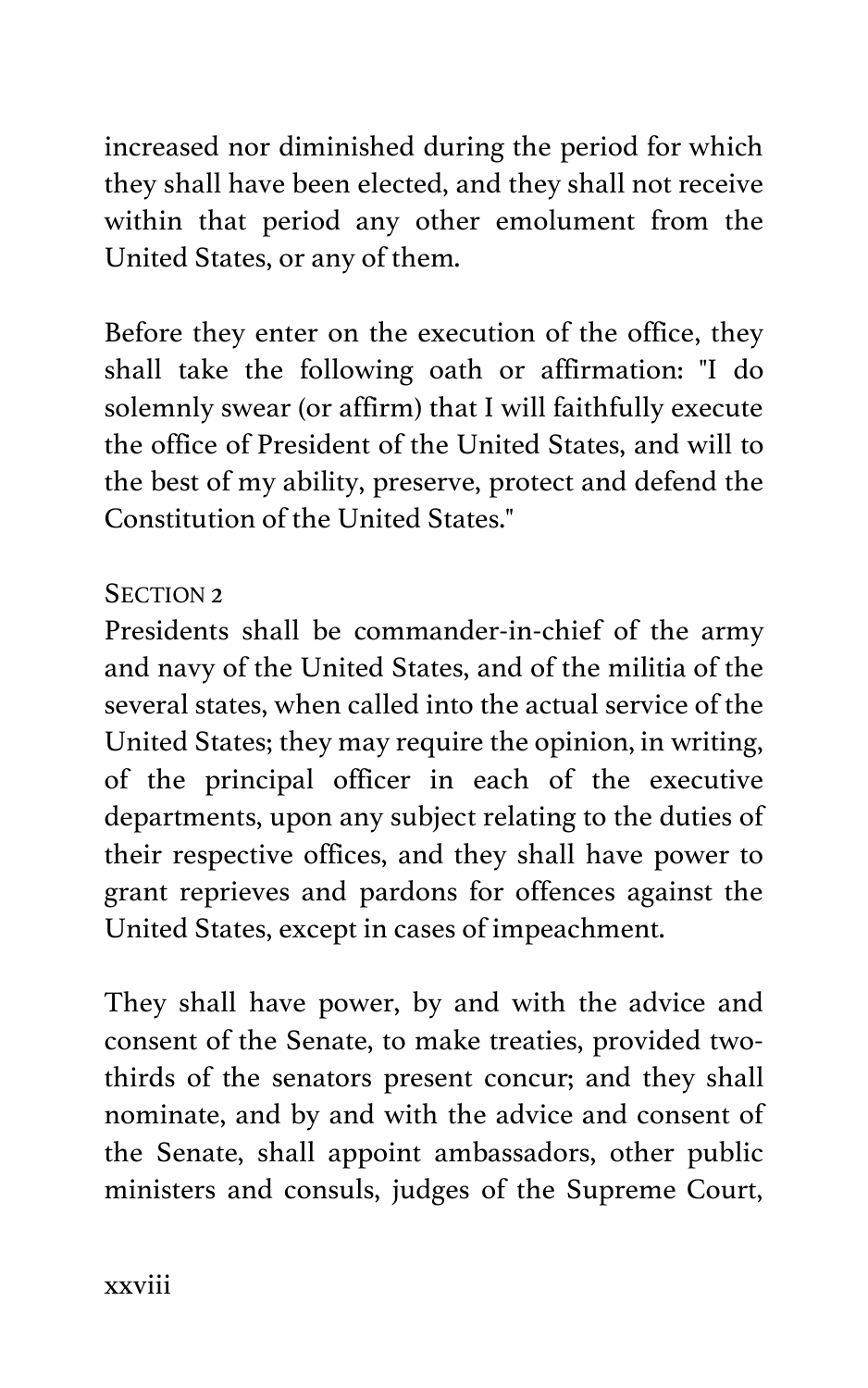and all other officers of the United States, whose appointments are not herein otherwise provided for, and which shall be established by law: but the Congress may by law vest the appointment of such inferior officers, as they think proper, in the President alone, in the courts of law, or in the heads of departments.

The President shall have power to fill up all vacancies that may happen during the recess of the Senate, by granting commissions which shall expire at the end of their next session.

### SECTION 3

Presidents shall from time to time give to the Congress information on the state of the union, and recommend to their consideration such measures as they shall judge necessary and expedient; they may, on extraordinary occasions, convene both houses, or either of them, and in case of disagreement between them, with respect to the time of adjournment, they may adjourn them to such time as they shall think proper; they shall receive ambassadors and other public ministers; they shall take care that the laws be faithfully executed, and shall commission all the officers of the United States.

#### SECTION 4

The President, Vice President and all civil officers of the United States, shall be removed from office on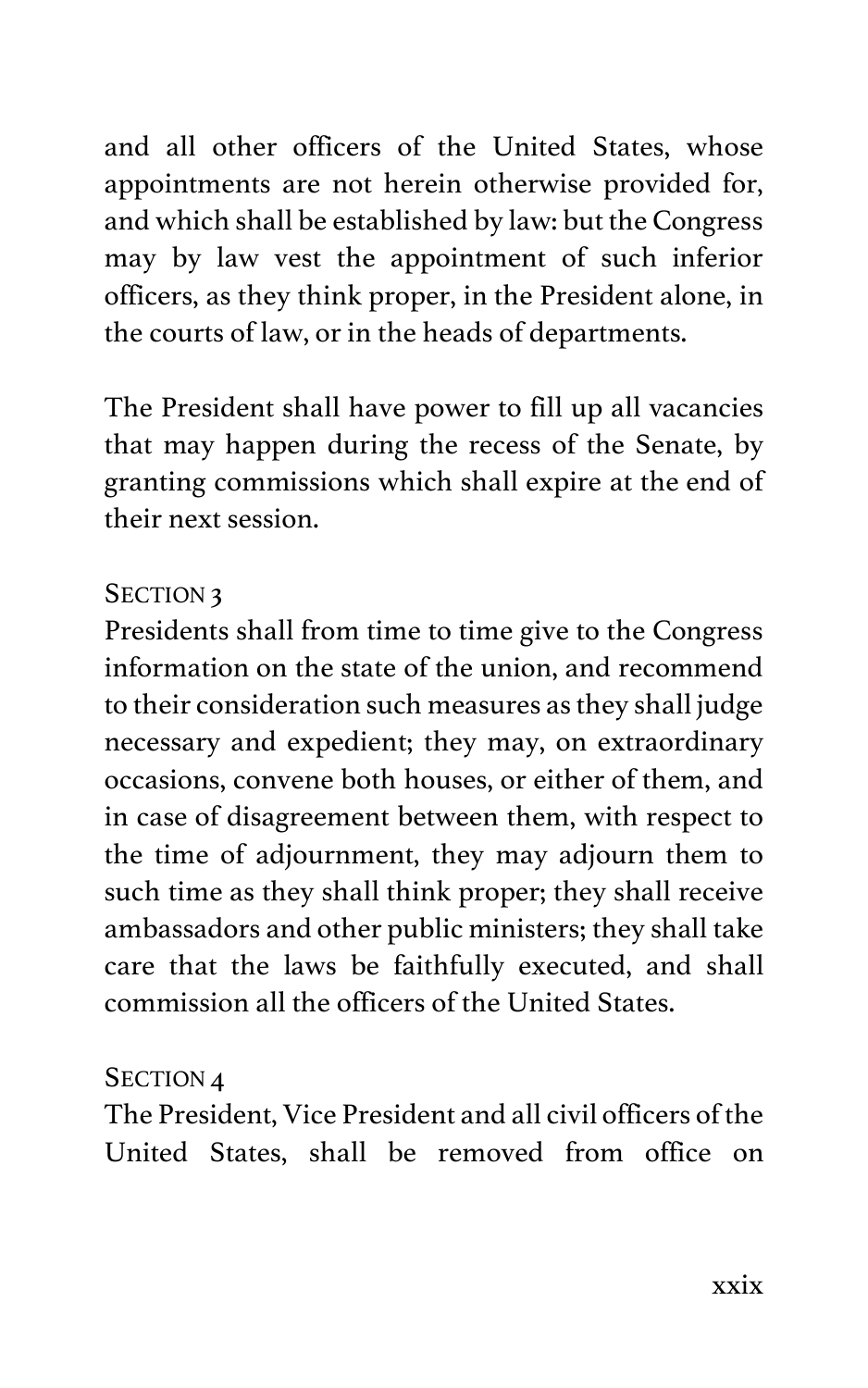impeachment for, and conviction of, treason, bribery, or other high crimes and misdemeanors.

# *Article III*

### **SECTION I**

The judicial power of the United States, shall be vested in one Supreme Court, and in such inferior courts as the Congress may from time to time ordain and establish. The judges, both of the supreme and inferior courts, shall hold their offices during good behavior, and shall, at stated times, receive for their services, a compensation, which shall not be diminished during their continuance in office.

#### SECTION 2

The judicial power shall extend to all cases, in law and equity, arising under this Constitution, the laws of the United States, and treaties made, or which shall be made, under their authority; to all cases affecting ambassadors, other public ministers and consuls; to all cases of admiralty and maritime jurisdiction; to controversies to which the United States shall be a party; to controversies between two or more states; between a state and citizens of another state; between citizens of different states; between citizens of the same state claiming lands under grants of different states, and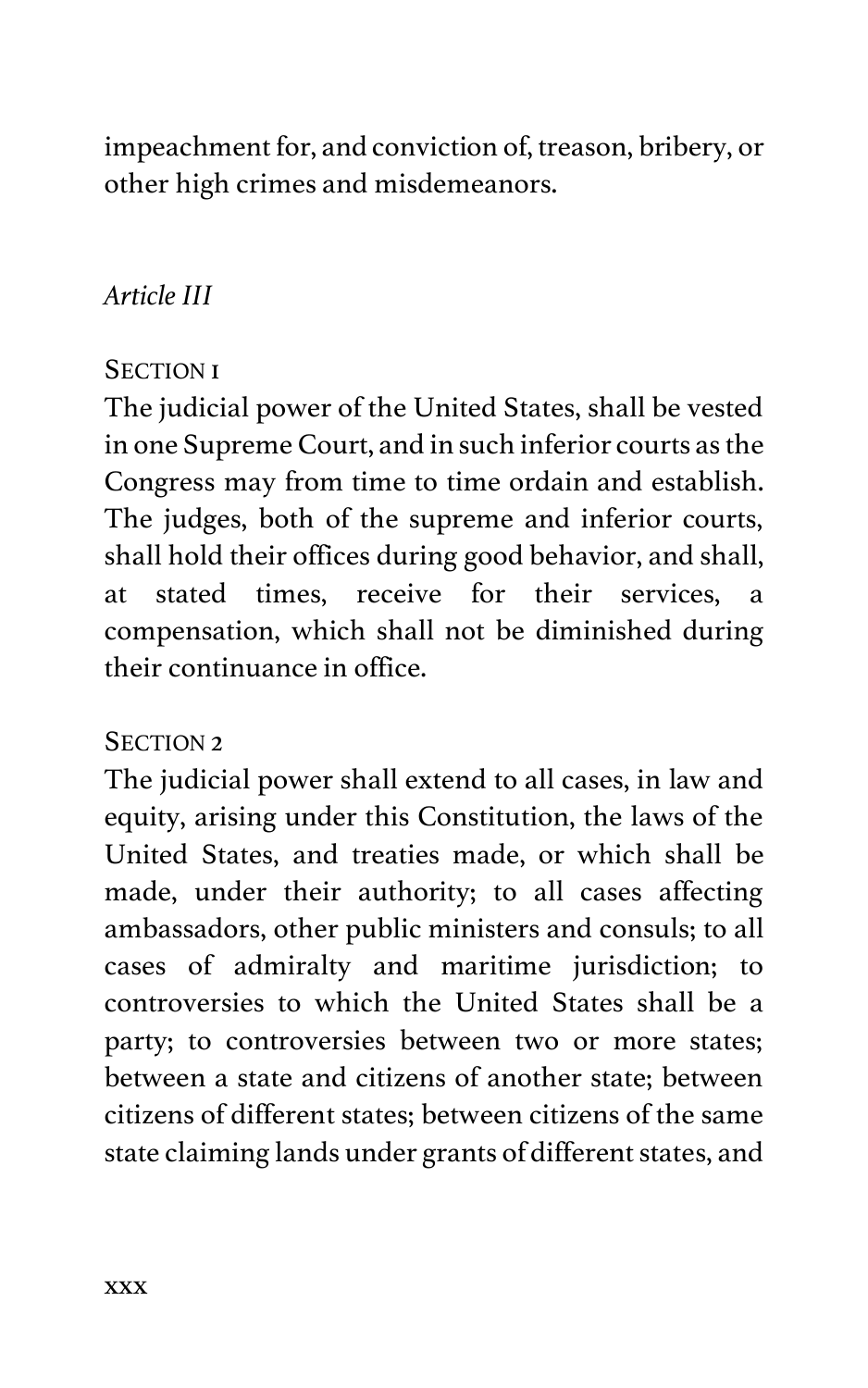between a state, or the citizens thereof, and foreign states, citizens or subjects.

In all cases affecting ambassadors, other public ministers and consuls, and those in which a state shall be party, the Supreme Court shall have original jurisdiction. In all the other cases before mentioned, the Supreme Court shall have appellate jurisdiction, both as to law and fact, with such exceptions, and under such regulations as the Congress shall make.

The trial of all crimes, except in cases of impeachment, shall be by jury; and such trial shall be held in the state where the said crimes shall have been committed; but when not committed within any state, the trial shall be at such place or places as the Congress may by law have directed.

# SECTION 3

Treason against the United States, shall consist only in levying war against them, or in adhering to their enemies, giving them aid and comfort. No person shall be convicted of treason unless on the testimony of two witnesses to the same overt act, or on confession in open court.

The Congress shall have power to declare the punishment of treason, but no attainder of treason shall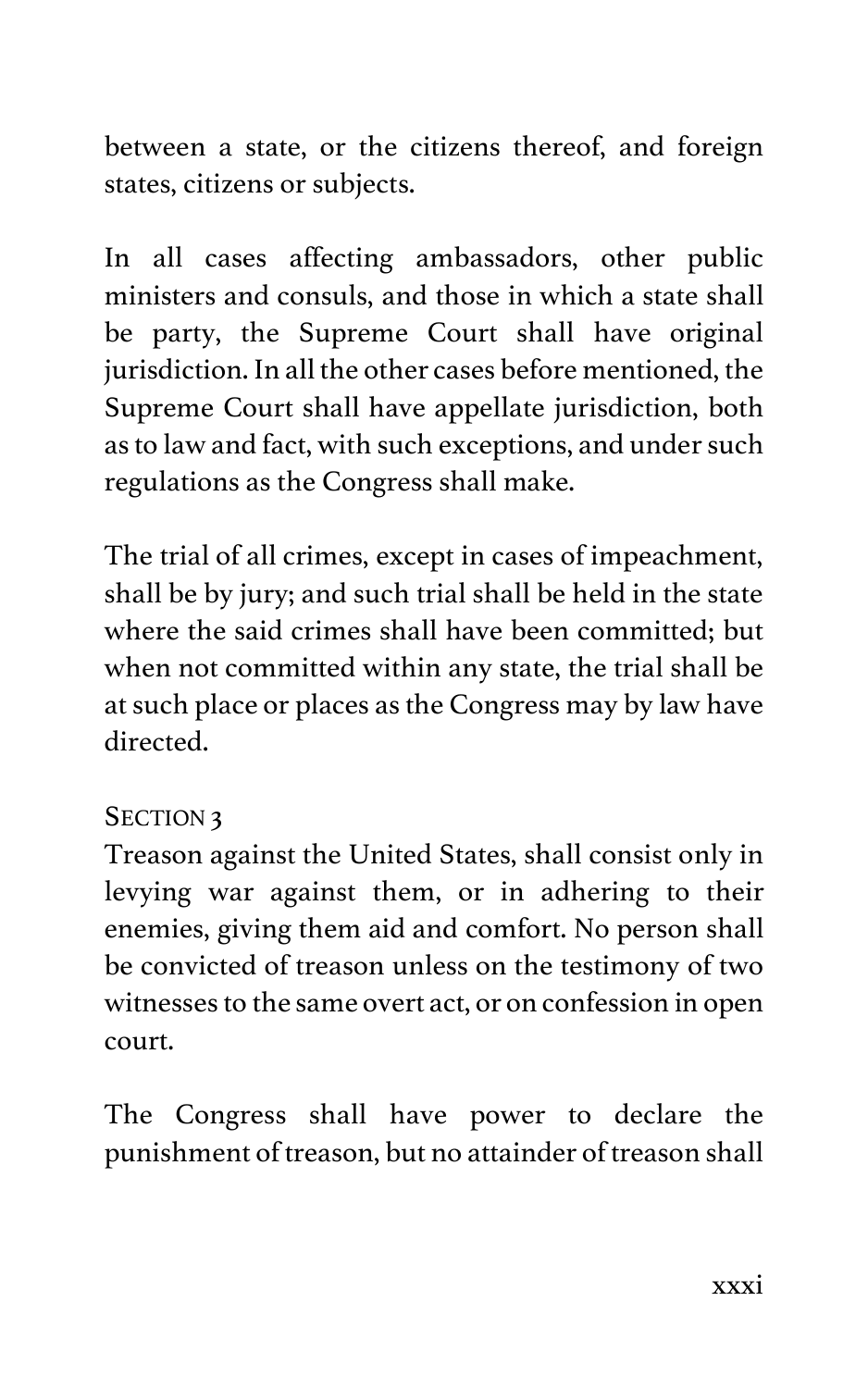work corruption of blood, or forfeiture except during the life of the person attainted.

# *Article IV*

#### SECTION 1

Full faith and credit shall be given in each state to the public acts, records, and judicial proceedings of every other state. And the Congress may by general laws prescribe the manner in which such acts, records and proceedings shall be proved, and the effect thereof.

### SECTION<sub>2</sub>

The citizens of each state shall be entitled to all privileges and immunities of citizens in the several states.

A person charged in any state with treason, felony, or other crime, who shall flee from justice, and be found in another state, shall on demand of the executive authority of the state from which that person fled, be delivered up, to be removed to the state having jurisdiction of the crime.

No person held to service or labor in one state, under the laws thereof, escaping into another, shall, in consequence of any law or regulation therein, be discharged from such service or labor, but shall be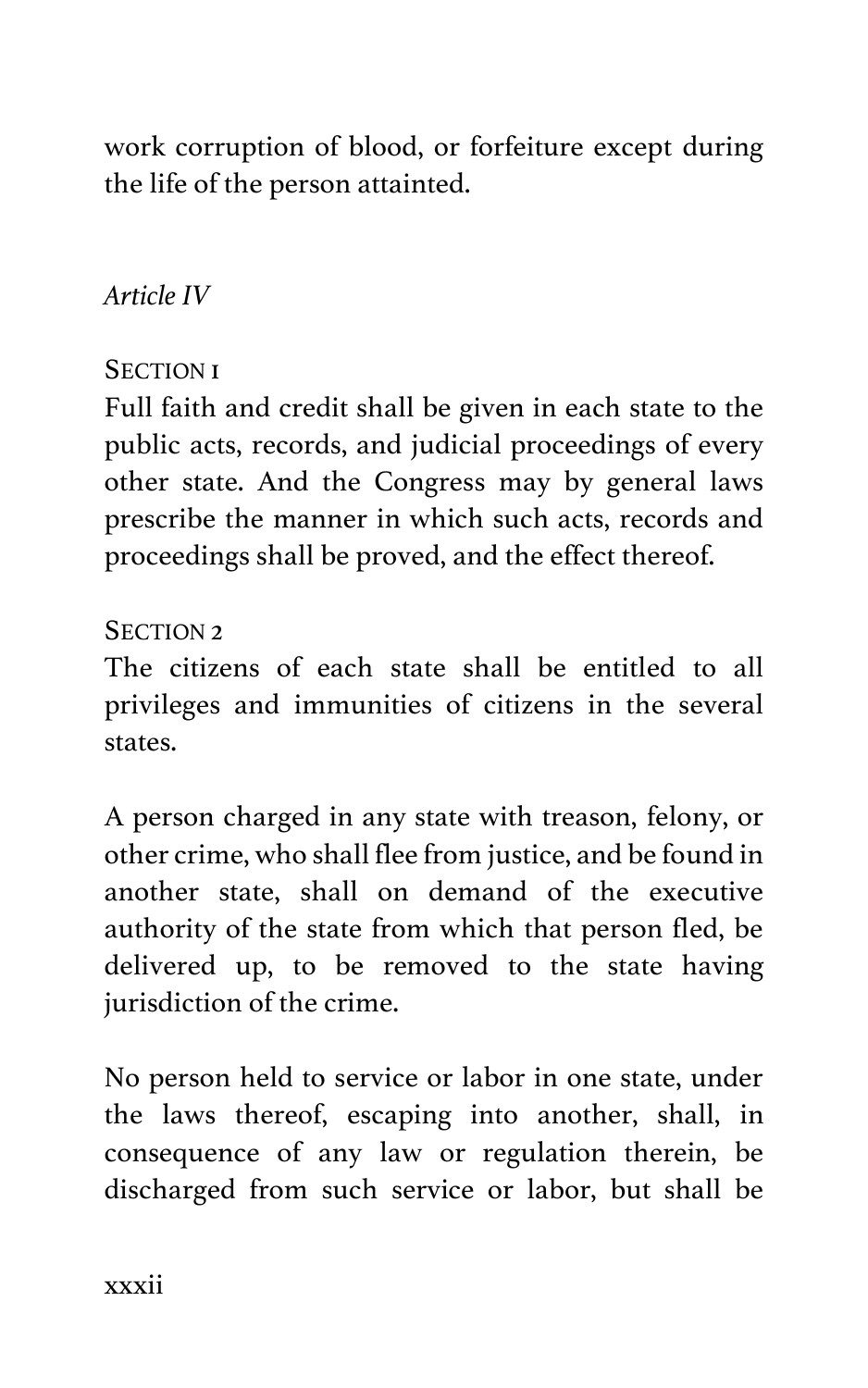delivered up on claim of the party to whom such service or labor may be due.

#### SECTION<sub>3</sub>

New states may be admitted by the Congress into this union; but no new state shall be formed or erected within the jurisdiction of any other state; nor any state be formed by the junction of two or more states, or parts of states, without the consent of the legislatures of the states concerned as well as of the Congress.

The Congress shall have power to dispose of and make all needful rules and regulations respecting the territory or other property belonging to the United States; and nothing in this Constitution shall be so construed as to prejudice any claims of the United States, or of any particular state.

# SECTION<sub>1</sub>

The United States shall guarantee to every state in this union a republican form of government, and shall protect each of them against invasion; and on application of the legislature, or of the executive (when the legislature cannot be convened) against domestic violence.

*Article V*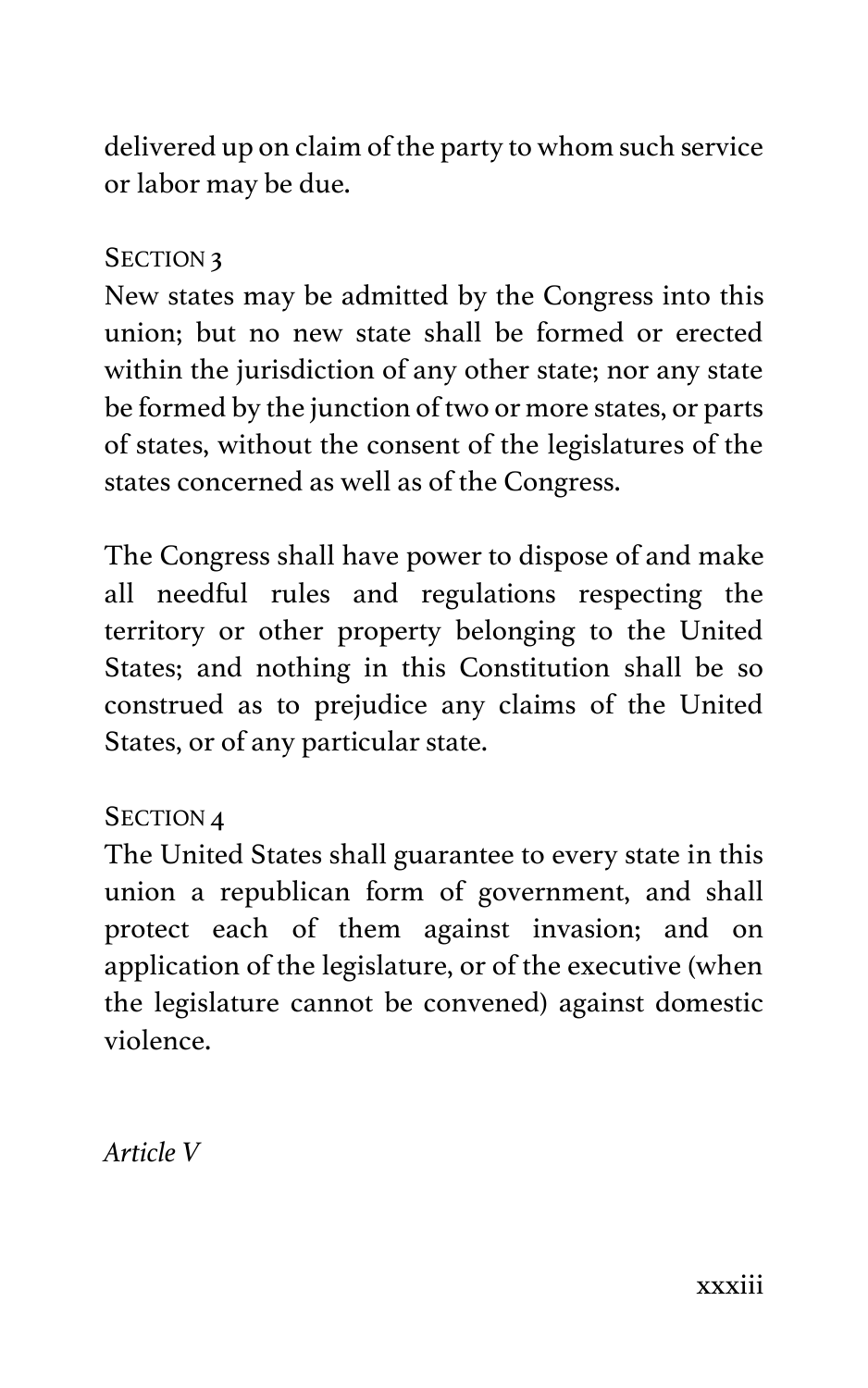The Congress, whenever two-thirds of both houses shall deem it necessary, shall propose amendments to this Constitution, or, on the application of the legislatures of two-thirds of the several states, shall call a convention for proposing amendments, which, in either case, shall be valid to all intents and purposes, as part of this Constitution, when ratified by the legislatures of three-fourths of the several states, or by conventions in three-fourths thereof, as the one or the other mode of ratification may be proposed by the Congress; provided that no amendment which may be made prior to the year one thousand eight hundred and eight shall in any manner affect the first and fourth clauses in the ninth section of the first article; and that no state, without its consent, shall be deprived of its equal suffrage in the Senate.

# *Article VI*

All debts contracted and engagements entered into, before the adoption of this constitution, shall be as valid against the United States under this Constitution, as under the confederation.

This Constitution, and the laws of the United States which shall be made in pursuance thereof; and all treaties made, or which shall be made, under the authority of the United States, shall be the supreme law